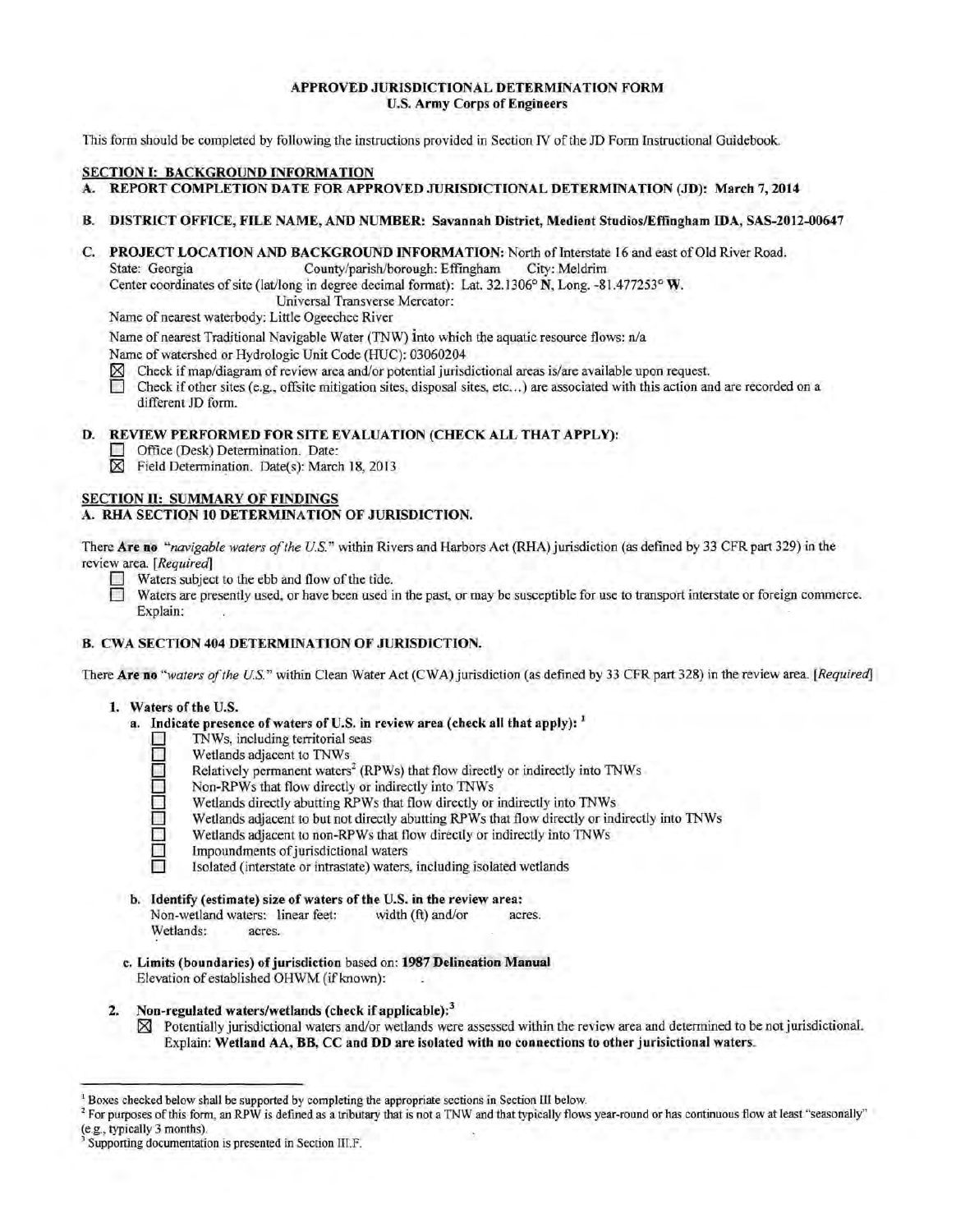# SECTION III: CWA ANALYSIS

### A. TNWs AND WETLANDS ADJACENT TO TNWs

The agencies will assert jurisdiction over TNWs and wetlands adjacent to TNWs. Ifthe aquatic resource is a TNW, complete Section III.A.l and Section III.D.l. only; if the aquatic resource is a wetland adjacent to a TNW, complete Sections III.A.l and 2 and Section III.D.l.; otherwise, see Section III.B below.

1. TNW

Identify TNW:

Summarize rationale supporting determination:

#### 2. Wetland adjacent to TNW

Summarize rationale supporting conclusion that wetland is "adjacent":

#### B. CHARACTERISTICS OF TRIBUTARY (THAT IS NOT A TNW) AND ITS ADJACENT WETLANDS (IF ANY):

This section summarizes information regarding characteristics of the tributary and its adjacent wetlands, if any, and it helps determine whether or not the standards for jurisdiction established under *Rapanos* have been met.

The agencies will assert jurisdiction over non-navigable tributaries of TNWs where the tributaries are "relatively permanent waters" (RPWs), i.e. tributaries that typically flow year-round or have continuous flow at least seasonally (e.g., typically 3 months). A wetland that directly abuts an RPW is also jurisdictional. Ifthe aquatic resource is not a TNW, but has year-round (perennial) flow, skip to Section III.D.2. Ifthe aquatic resource is a wetland directly abutting a tributary with perennial flow, skip to Section III.D.4.

A wetland that is adjacent to but that does not directly abut an RPW requires a significant nexus evaluation. Corps districts and EPA regions will include in the record any available information that documents the existence of a significant nexus between a relatively permanent tributary that is not perennial (and its adjacent wetlands if any) and a traditional navigable water, even though a significant nexus finding is not required as a matter of law.

If the waterbody<sup>4</sup> is not an RPW, or a wetland directly abutting an RPW, a JD will require additional data to determine if the waterbody has a significant nexus with a TNW. If the tributary has adjacent wetlands, the significant nexus evaluation must consider the tributary in combination with all of its adjacent wetlands. This significant nexus evaluation that combines, for analytical purposes, the tributary and all of its adjacent wetlands is used whether the review area identified in the JD request is the tributary, or its adjacent wetlands, or both. If the JD covers a tributary with adjacent wetlands, complete Section III.B.1 for the tributary, Section III.B.2 for any onsite wetlands, and Section III.B.3 for all wetlands adjacent to that tributary, both onsite and offsite. The determination whether a significant nexus exists is determined in Section III.C below.

1. Characteristics of non-TNWs that flow directly or indirectly into TNW

- (i) General Area Conditions:<br>Watershed size: Pick List Watershed size: Drainage area: Pick List Average annual rainfall: inches Average annual snowfall: inches
- (ii) Physical Characteristics:

(a) Relationship with TNW: 0 Tributary flows directly into TNW. 0 Tributary flows through Pick List tributaries before entering TNW.

Project waters are Pick List river miles from TNW. Project waters are Pick List river miles from RPW. Project waters are Pick List aerial (straight) miles from TNW. Project waters are Pick List aerial (straight) miles from RPW. Project waters cross or serve as state boundaries. Explain:

Identify flow route to TNW<sup>5</sup>: Tributary stream order, if known :

<sup>4</sup> Note that the Instructional Guidebook contains additional infonnation regarding swales, ditches, washes, and erosional features generally and in the arid West.

<sup>&</sup>lt;sup>5</sup> Flow route can be described by identifying, e.g., tributary a, which flows through the review area, to flow into tributary b, which then flows into TNW.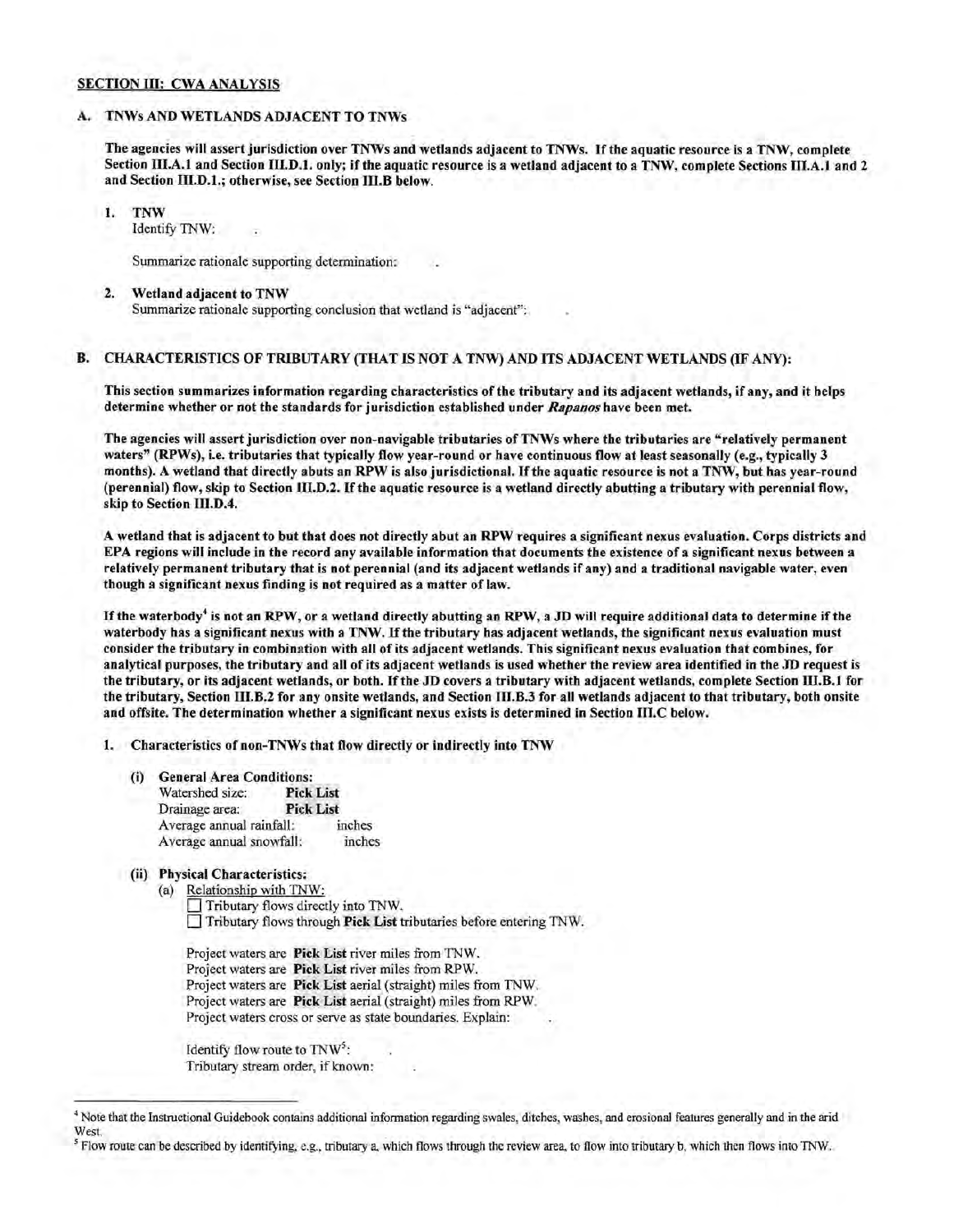| (b) | General Tributary Characteristics (check all that apply):<br>Tributary is:<br>Natural<br>Artificial (man-made). Explain:<br>Manipulated (man-altered). Explain:                                                                                                                                                                                                                                                                                                                                                                                                                                                |  |  |
|-----|----------------------------------------------------------------------------------------------------------------------------------------------------------------------------------------------------------------------------------------------------------------------------------------------------------------------------------------------------------------------------------------------------------------------------------------------------------------------------------------------------------------------------------------------------------------------------------------------------------------|--|--|
|     | Tributary properties with respect to top of bank (estimate):<br>Average width:<br>feet<br>Average depth:<br>feet<br>Average side slopes: Pick List.                                                                                                                                                                                                                                                                                                                                                                                                                                                            |  |  |
|     | Primary tributary substrate composition (check all that apply):<br>$\Box$ Silts<br>Sands<br>Concrete<br>$\Box$ Cobbles<br>Gravel<br>Muck<br>Bedrock<br>Vegetation. Type/% cover:<br>Other. Explain:                                                                                                                                                                                                                                                                                                                                                                                                            |  |  |
|     | Tributary condition/stability [e.g., highly eroding, sloughing banks]. Explain:<br>Presence of run/riffle/pool complexes. Explain:<br>Tributary geometry: Pick List<br>Tributary gradient (approximate average slope):<br>$\frac{1}{2}$                                                                                                                                                                                                                                                                                                                                                                        |  |  |
| (c) | Flow:<br>Tributary provides for: Pick List<br>Estimate average number of flow events in review area/year: Pick List<br>Describe flow regime:<br>Other information on duration and volume:                                                                                                                                                                                                                                                                                                                                                                                                                      |  |  |
|     | Surface flow is: Pick List. Characteristics:<br>Subsurface flow: Pick List. Explain findings:<br>$\Box$ Dye (or other) test performed:                                                                                                                                                                                                                                                                                                                                                                                                                                                                         |  |  |
|     | Tributary has (check all that apply):<br>Bed and banks<br>$\Box$ OHWM <sup>6</sup> (check all indicators that apply):<br>clear, natural line impressed on the bank<br>the presence of litter and debris<br>l.<br>destruction of terrestrial vegetation<br>changes in the character of soil<br>the presence of wrack line<br>$\Box$ shelving<br>$\Box$ vegetation matted down, bent, or absent<br>sediment sorting<br>leaf litter disturbed or washed away<br>scour<br>sediment deposition<br>multiple observed or predicted flow events<br>abrupt change in plant community<br>water staining<br>other (list): |  |  |
|     | $\Box$ Discontinuous OHWM. <sup>7</sup> Explain:                                                                                                                                                                                                                                                                                                                                                                                                                                                                                                                                                               |  |  |
|     | If factors other than the OHWM were used to determine lateral extent of CWA jurisdiction (check all that apply):<br>Mean High Water Mark indicated by:<br>$\Box$ High Tide Line indicated by:<br>oil or scum line along shore objects<br>survey to available datum;<br>fine shell or debris deposits (foreshore)<br>physical markings;<br>vegetation lines/changes in vegetation types.<br>physical markings/characteristics<br>tidal gauges<br>other (list):                                                                                                                                                  |  |  |

Explain:

Identify specific pollutants, if known:

A natural or man-made discontinuity in the OHWM does not necessarily sever jurisdiction (e.g., where the stream temporarily flows underground, or where the OHWM has been removed by development or agricultural practices). Where there is a break in the OHWM that is unrelated to the waterbody's flow<br>regime (e.g., flow over a rock outcrop or through a culvert), the agencies w 7 lbid.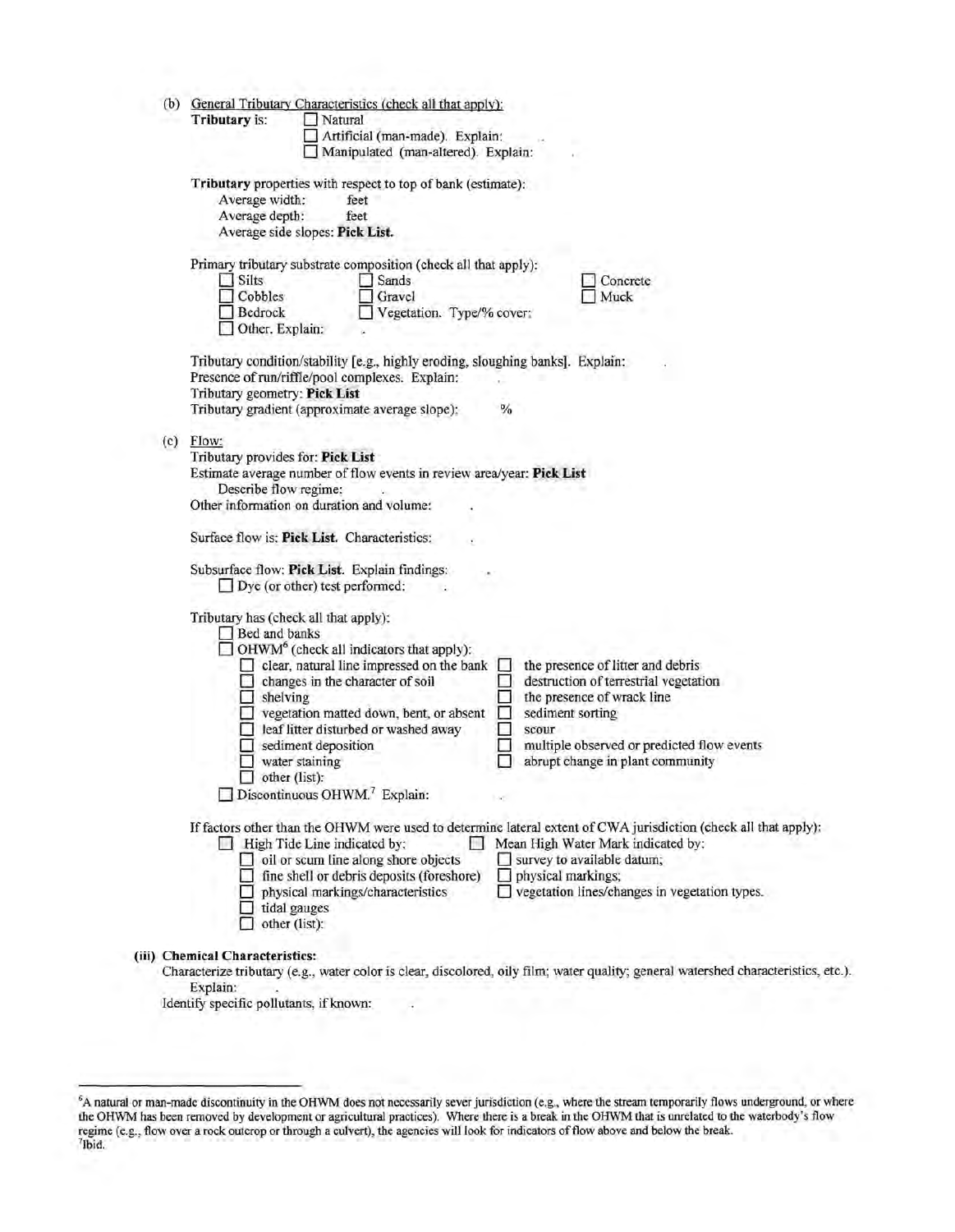#### **(iv) Biological Characteristics. Channel supports (check all that apply):**

- Riparian corridor. Characteristics (type, average width):
- **D Wetland fringe. Characteristics:**<br> **D Habitat for:** 
	- Habitat for:
		- $\Box$  Federally Listed species. Explain findings:
		- **D** Fish/spawn areas. Explain findings:
		- **D** Other environmentally-sensitive species. Explain findings:
		- $\Box$  Aquatic/wildlife diversity. Explain findings:

# **2. Characteristics of wetlands adjacent to non-TNW that flow directly or indirectly into TNW**

#### **(i) Physical Characteristics:**

- (a) General Wetland Characteristics: Properties: Wetland size: acres Wetland type. Explain: Wetland quality. Explain: Project wetlands cross or serve as state boundaries. Explain:
- (b) General Flow Relationship with Non-TNW: Flow is: **Pick List.** Explain:

Surface flow is: **Pick List** Characteristics:

Subsurface flow: Pick List. Explain findings: □ Dye (or other) test performed:

- (c) Wetland Adjacency Determination with Non-TNW:
	- Directly abutting
	- Not directly abutting
		- D Discrete wetland hydrologic connection. Explain: D Ecological connection. Explain:
		-
		- Separated by berm/barrier. Explain:

#### (d) Proximity (Relationship) to TNW

Project wetlands are **Pick List** river miles from TNW. Project waters are **Pick List** aerial (straight) miles from TNW. Flow is from: Pick List. Estimate approximate location of wetland as within the **Pick List** floodplain .

**(ii) Chemical Characteristics:** 

Characterize wetland system (e.g., water color is clear, brown, oil film on surface; water quality; general watershed characteristics; etc.). Explain:

Identify specific pollutants, if known:

#### **(iii) Biological Characteristics. Wetland supports (check all that apply):**

- Riparian buffer. Characteristics (type, average width):<br>  $\Box$  Vegetation type/percent cover. Explain:
- **D** Vegetation type/percent cover. Explain:
- **D Habitat** for:
	- D Federally Listed species. Explain findings:
	- D Fish/spawn areas . Explain findings:
	- $\Box$  Other environmentally-sensitive species. Explain findings:
	- □ Aquatic/wildlife diversity. Explain findings:

## **3. Characteristics of all wetlands adjacent to the tributary (if any)**

All wetland(s) being considered in the cumulative analysis : **Pick List**  Approximately ( ) acres in total are being considered in the cumulative analysis.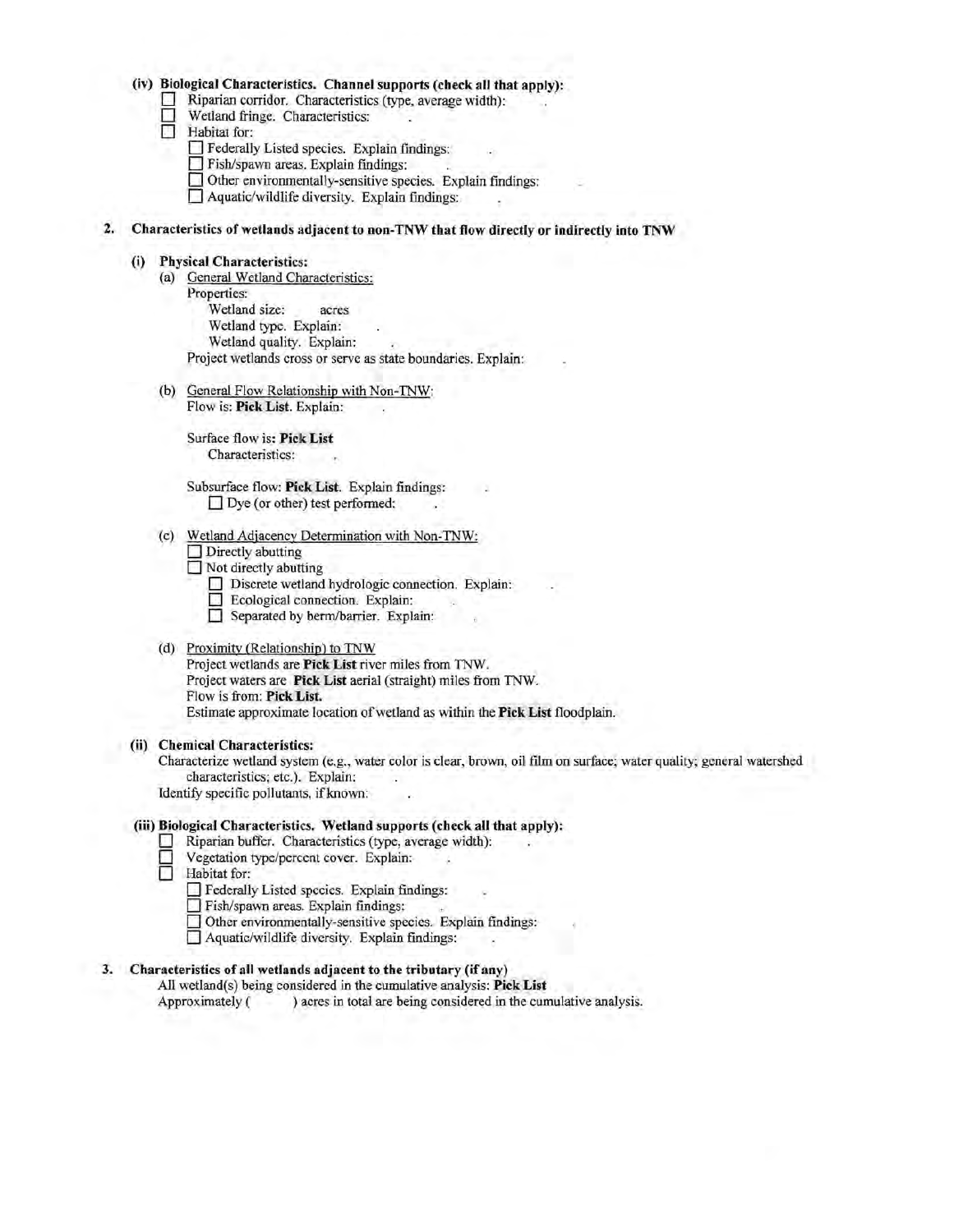For each wetland, specify the following:

Directly abuts? (Y/N) Size (in acres) Directly abuts? (Y/N) Size (in acres)

Summarize overall biological, chemical and physical functions being performed:

# C. SIGNIFICANT NEXUS DETERMINATION

A significant nexus analysis will assess the flow characteristics and functions of the tributary itself and the functions performed by any wetlands adjacent to the tributary to determine if they significantly affect the chemical, physical, and biological integrity of a TNW. For each of the following situations, a significant nexus exists if the tributary, in combination with all of its adjacent wetlands, has more than a speculative or insubstantial effect on the chemical, physical and/or biological integrity of a TNW. Considerations when evaluating significant nexus include, but are not limited to the volume, duration, and frequency ofthe flow of water in the tributary and its proximity to a TNW, and the functions performed by the tributary and all its adjacent wetlands. It is not appropriate to determine significant nexus based solely on any specific threshold of distance (e.g. between a tributary and its adjacent wetland or between a tributary and the TNW). Similarly, the fact an adjacent wetland lies within or outside of a floodplain is not solely determinative of significant nexus.

Draw connections between the features documented and the effects on the TNW, as identified in t he *Rapanos* Guidance and discussed in the Instructional Guidebook. Factors to consider include, for example:

- Does the tributary, in combination with its adjacent wetlands (if any), have the capacity to carry pollutants or flood waters to TNWs, or to reduce the amount of pollutants or flood waters reaching a TNW?
- Does the tributary, in combination with its adjacent wetlands (if any), provide habitat and lifecycle support functions for fish and other species, such as feeding, nesting, spawning, or rearing young for species that are present in the TNW?
- Does the tributary, in combination with its adjacent wetlands (if any), have the capacity to transfer nutrients and organic carbon that support downstream foodwebs?
- Does the tributary, in combination with its adjacent wetlands (if any), have other relationships to the physical, chemical, or biological integrity of the TNW?

#### Note: the above list of considerations is not inclusive and other functions observed or known to occur should be documented below:

- 1. Significant nexus findings for non-RPW that has no adjacent wetlands and flows directly or indirectly into TNWs. Explain findings of presence or absence of significant nexus below, based on the tributary itself, then go to Section III.D:
- 2. Significant nexus findings for non-RPW and its adjacent wetlands, where the non-RPW flows directly or indirectly into TNWs. Explain findings of presence or absence of significant nexus below, based on the tributary in combination with all of its adjacent wetlands, then go to Section III.D:
- 3. Significant nexus findings for wetlands adjacent to an RPW but that do not directly abut the RPW. Explain findings of presence or absence of significant nexus below, based on the tributary in combination with all of its adjacent wetlands, then go to Section III.D: *Section III.D:*  $\blacksquare$

### D. DETERMINATIONS OF JURISDICTIONAL FINDINGS. THE SUBJECT WATERS/WETLANDS ARE (CHECK ALL THAT APPLY):

- 1. TNWs and Adjacent Wetlands. Check all that apply and provide size estimates in review area:  $\Box$  TNWs: linear feet width (ft), Or, acres.  $\Box$  Wetlands adjacent to TNWs: acres.
- 2. RPWs that flow directly or indirectly into TNWs.
	- 0 Tributaries of TNW s where tributaries typically flow year-round are jurisdictional. Provide data and rationale indicating that tributary is perennial:
	- $\Box$  Tributaries of TNW where tributaries have continuous flow "seasonally" (e.g., typically three months each year) are jurisdictional. Data supporting this conclusion is provided at Section III.B. Provide rationale indicating that tributary flows seasonally: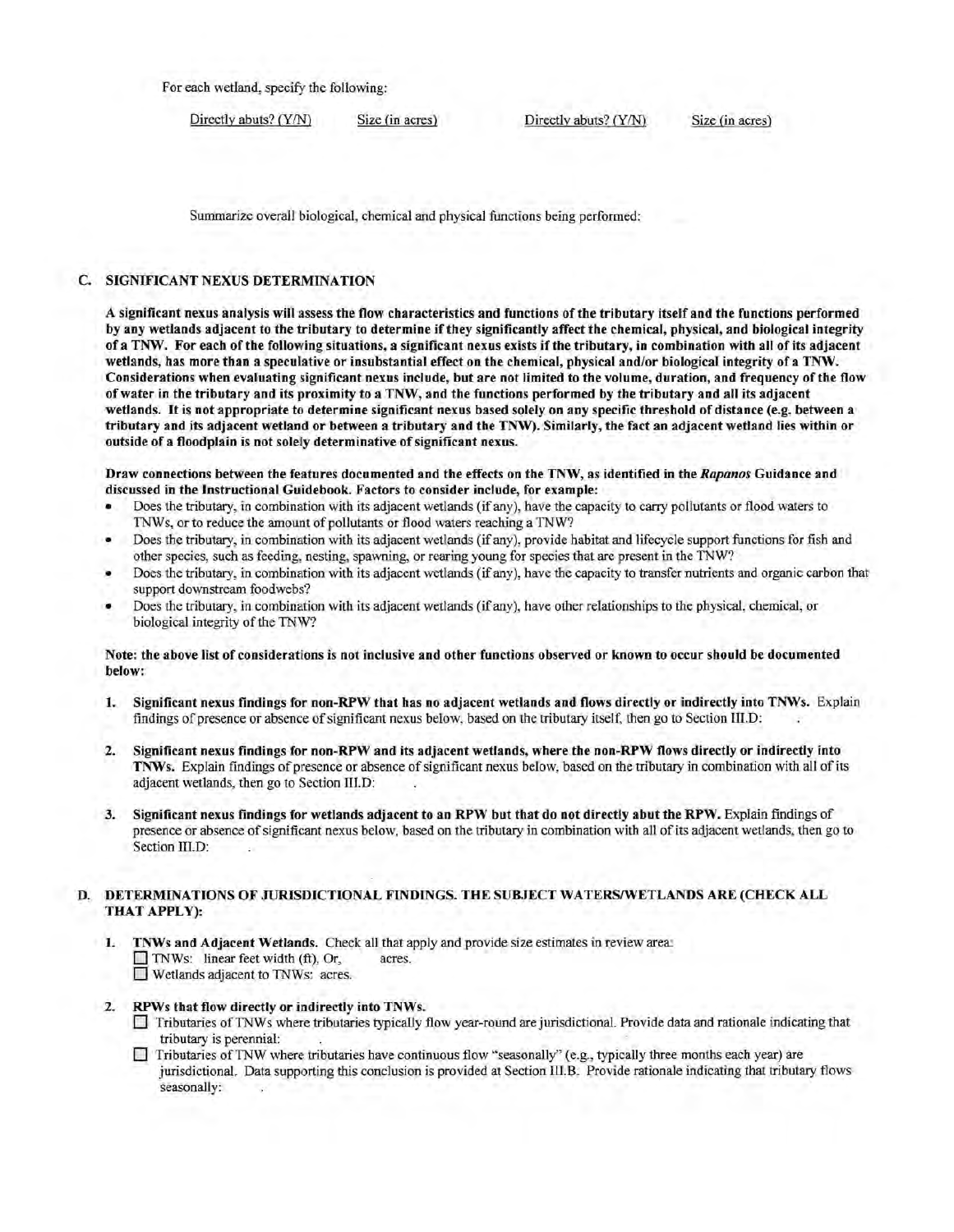Provide estimates for jurisdictional waters in the review area (check all that apply):

Tributary waters: linear feet width (ft).<br>Other non-wetland waters: acres.

Other non-wetland waters:

Identify type(s) of waters:

- 3. Non-RPWs<sup>8</sup> that flow directly or indirectly into TNWs.
	- Waterbody that is not a TNW or an RPW, but flows directly or indirectly into a TNW, and it has a significant nexus with a TNW is jurisdictional. Data supporting this conclusion is provided at Section III. C.

Provide estimates for jurisdictional waters within the review area (check all that apply):<br>  $\Box$  Tributary waters: linear feet width (ft).

- Tributary waters: linear feet width (ft).<br>Other non-wetland waters: acres.
- Other non-wetland waters:

Identify type(s) of waters:

## Wetlands directly abutting an RPW that flow directly or indirectly into TNWs.

Wetlands directly abut RPW and thus are jurisdictional as adjacent wetlands.

- 0 Wetlands directly abutting an RPW where tributaries typically flow year-round. Provide data and rationale indicating that tributary is perennial in Section III.D.2, above. Provide rationale indicating that wetland is directly abutting an RPW:
- 0 Wetlands directly abutting an RPW where tributaries typically flow "seasonally." Provide data indicating that tributary is seasonal in Section III.B and rationale in Section III.D.2, above. Provide rationale indicating that wetland is directly abutting an RPW:

Provide acreage estimates for jurisdictional wetlands in the review area: acres.

## 5. Wetlands adjacent to but not directly abutting an RPW that flow directly or indirectly into TNWs.

Wetlands that do not directly abut an RPW, but when considered in combination with the tributary to which they are adjacent and with similarly situated adjacent wetlands, have a significant nexus with a TNW are jurisidictionai. Data supporting this conclusion is provided at Section III.C.

Provide acreage estimates for jurisdictional wetlands in the review area: 0.405acres.

### 6. Wetlands adjacent to non-RPWs that flow directly or indirectly into TNWs.

 $\Box$  Wetlands adjacent to such waters, and have when considered in combination with the tributary to which they are adjacent and with similarly situated adjacent wetlands, have a significant nexus with a TNW are jurisdictional. Data supporting this conclusion is provided at Section III.C.

Provide estimates for jurisdictional wetlands in the review area: acres.

# 7. Impoundments of jurisdictional waters.<sup>9</sup>

- As a general rule, the impoundment of a jurisdictional tributary remains jurisdictional.
- Demonstrate that impoundment was created from "waters of the U.S.." or
- Demonstrate that water meets the criteria for one of the categories presented above (1-6), or
- $\Box$  Demonstrate that water is isolated with a nexus to commerce (see E below).

## E. ISOLATED [INTERSTATE OR INTRA-STATE] WATERS, INCLUDING ISOLATED WETLANDS, THE USE, DEGRADATION OR DESTRUCTION OF WHICH COULD AFFECT INTERSTATE COMMERCE, INCLUDING ANY SUCH WATERS (CHECK ALL THAT APPLY):<sup>10</sup>

- 0 which are or could be used by interstate or foreign travelers for recreational or other purposes.
- from which fish or shellfish are or could be taken and sold in interstate or foreign commerce.
- which are or could be used for industrial purposes by industries in interstate commerce.
- Interstate isolated waters. Explain:
- Other factors. Explain:

#### Identify water body and summarize rationale supporting determination:

<sup>&</sup>quot;See Footnote # 3.

<sup>&</sup>lt;sup>9</sup> To complete the analysis refer to the key in Section III.D.6 of the Instructional Guidebook.

<sup>&</sup>lt;sup>10</sup> Prior to asserting or declining CWA jurisdiction based solely on this category, Corps Districts will elevate the action to Corps and EPA HQ for review consistent with the process described in the Corps/EPA *Memorandum Regarding CWA Act Jurisdiction Following Rapanos.*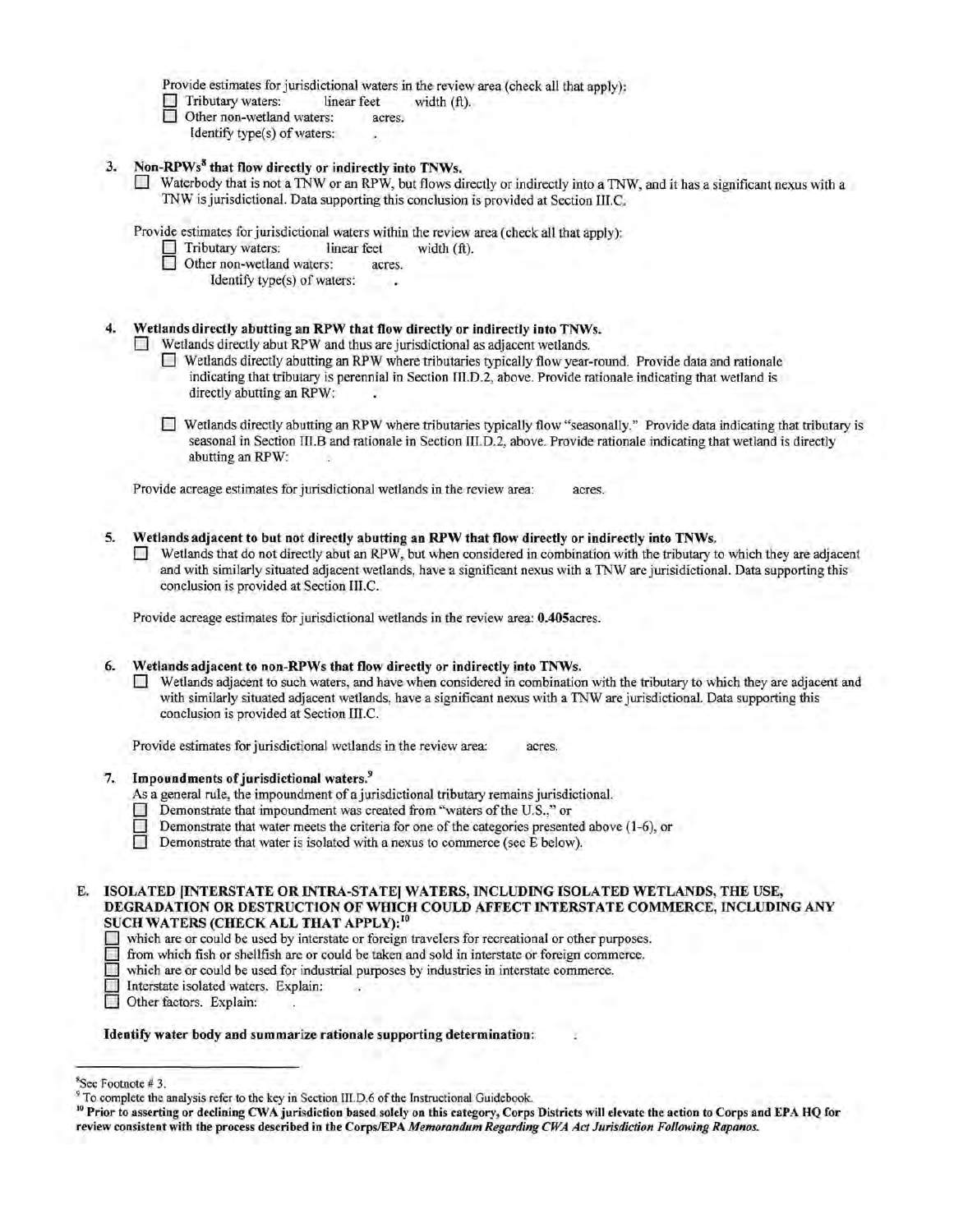|  |  | Provide estimates for jurisdictional waters in the review area (check all that apply): |
|--|--|----------------------------------------------------------------------------------------|
|--|--|----------------------------------------------------------------------------------------|

 $\Box$  Tributary waters: linear feet  $\Box$  Other non-wetland waters: acres. width (ft).

Other non-wetland waters:

Identify type(s) of waters:

**D** Wetlands: acres.

# F. NON-JURISDICTIONAL WATERS, INCLUDING WETLANDS (CHECK ALL THAT APPLY):

- $\Box$  If potential wetlands were assessed within the review area, these areas did not meet the criteria in the 1987 Corps of Engineers Wetland Delineation Manual and/or appropriate Regional Supplements.
- $\boxtimes$  Review area included isolated waters with no substantial nexus to interstate (or foreign) commerce.
	- $\boxtimes$  Prior to the Jan 2001 Supreme Court decision in "*SWANCC*," the review area would have been regulated based solely on the "Migratory Bird Rule" (MBR).
- Waters do not meet the "Significant Nexus" standard, where such a finding is required for jurisdiction. Explain:

Other: (explain, if not covered above):

Provide acreage estimates for non-jurisdictional waters in the review area, where the sole potential basis of jurisdiction is the MBR factors (i.e., presence of migratory birds, presence of endangered species, use of water for irrigated agriculture), using best professional judgment (check all that apply):

**D** Non-wetland waters (i.e., rivers, streams): linear feet width (ft).<br>
Lakes/ponds: acres.

Lakes/ponds: acres.<br>
Other non-wetland waters: Other non-wetland waters: acres. List type of aquatic resource:  $\boxtimes$  Wetlands: 4.38 acres.

Wetlands: 4.38acres.

Provide acreage estimates for non-jurisdictional waters in the review area that do not meet the "Significant Nexus" standard, where such a finding is required for jurisdiction (check all that apply):<br>  $\Box$  Non-wetland waters (i.e., rivers, streams): linear feet.

 $\Box$  Non-wetland waters (i.e., rivers, streams): linear feet, width (ft).<br> $\Box$  Lakes/ponds: acres.

Lakes/ponds: acres.<br>
Other non-wetland waters:

Other non-wetland waters: acres. List type of aquatic resource:<br>
Wetlands: acres

Wetlands: acres.

# SECTION IV: DATA SOURCES.

A. SUPPORTING DATA. Data reviewed for JD (check all that apply- checked items shall be included in case file and, where checked and requested, appropriately reference sources below):

- $[8]$  Maps, plans, plots or plat submitted by or on behalf of the applicant/consultant: Wetland Exhibits.<br> $[8]$  Data sheets prepared/submitted by or on behalf of the applicant/consultant. Data sheets prepared/submitted by or on behalf of the applicant/consultant.
	- [8J Office concurs with data sheets/delineation report.
	- 0 Office does not concur with data sheets/delineation report.
	- Data sheets prepared by the Corps:
- 
- $\Box$  Corps navigable waters' study:<br> $\Box$  U.S. Geological Survey Hydrol U.S. Geological Survey Hydrologic Atlas:
	- USGS NHD data.
	- $\Box$  USGS 8 and 12 digit HUC maps.
- 
- [8J U.S. Geological Survey map(s). Cite scale & quad name: I :24K; GA-Meldrim East Quadrangle. [8J USDA Natural Resources Conservation Service Soil Survey. Citation: USDA NRCS WebSoil Survey.
- $[8]$  National wetlands inventory map(s). Cite name: Meldrim East Quadrangle.
- State/Local wetland inventory map(s):<br>
FEMA/FIRM maps:
- 
- FEMA/FIRM maps:<br>100-year Floodplain Elevation is: 100-year Floodplain Elevation is: (National Geodectic Vertical Datum of 1929)<br>  $\boxtimes$  Photographs:  $\boxtimes$  Aerial (Name & Date): 2010 NAIP Aerial.
	- Photographs:  $\boxtimes$  Aerial (Name & Date): 2010 NAIP Aerial.
	- or  $\Box$  Other (Name & Date):
- $\Box$  Previous determination(s). File no. and date of response letter:
- $\Box$  Applicable/supporting case law:
- Applicable/supporting scientific literature:<br>
Other information (please specify):
	- Other information (please specify):

B. ADDITIONAL COMMENTS TO SUPPORT JD: Wetland AA (0.92 acre): There are no surface or subsurface hydrologic connections between the 0.92 acre non-jurisdictional isolated Wetland AA and other jurisdictional waters. Wetland AA is not located within the 100-year floodplain. Wetland AA is located approximately 614 feet from the nearest jurisdictional water, and approximately 5,700 feet from the nearest TNW. The uplands surrounding Wetland AA are approximately 1-2 feet higher in elevation than the surface elevation of